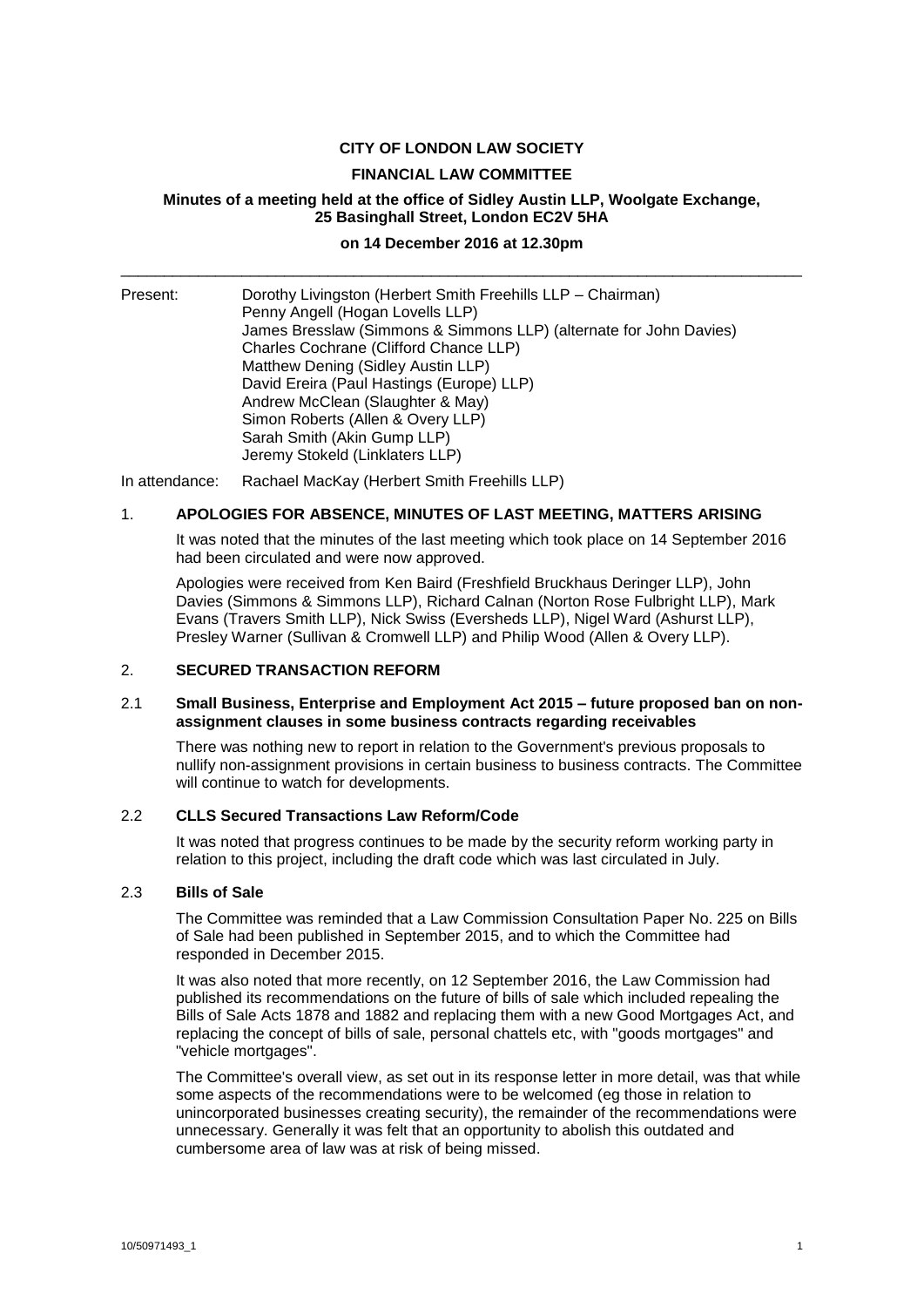## 2.4 **Financial Collateral Directive – first CJEU ruling**

The Committee noted the first CJEU ruling on the meaning of "possession or control" under the Financial Collateral Directive had been delivered on 10 November. Unfortunately it was felt that the ruling did not provide much by way of assistance in this rather uncertain area of financial law.

## 2.5 **European Commission: Effects of assignment of claims on third parties**

It was noted that on 29 September the European Commission had adopted a report on the effectiveness of an assignment or subrogation of a claim against third parties and the priority of the assigned or subrogated claim over the right of another person (the **"Report"**). The Report identifies the main problems related to the lack of uniform rules and presents three approaches to address this which are based on: (i) the law of the contract between assignor and assignee, (ii) the law of the assignor's habitual residence or (iii) the law applicable to the assigned claim.

It was also noted that the European Commission plans to launch a public consultation by the end of 2016 and is aiming to complete a study on the law applicable to securities and claims traded on financial markets by mid-2017.

The Committee's security working party is continuing to consider the issues raised by the Report.

## 3. **HM TREASURY CONSULTATION: RULES ON ENSURING THE EFFECTIVE FUNCTIONING OF A FINANCIAL MARKET INFRASTRUCTURE SPECIAL ADMINISTRATION REGIME**

It was noted that a new Treasury consultation had been opened on 11 November, seeking views on the rules that are needed, including modifications of general insolvency rules, to ensure the effective functioning of an administration of a financial market infrastructure (**"FMI"**) company. The draft rules for FMI administration (for England and Wales) have also been published. The consultation closes on 15 January 2017. It was felt that it would be more appropriate for other Committees to consider this consultation.

# 4. **DRAFT BANK RECOVERY AND RESOLUTION ORDER 2016 PUBLISHED**

It was noted that on 3 November 2016, a draft version of the Bank Recovery and Resolution Order 2016 had been published, together with a draft explanatory memorandum. The draft Order makes amendments to the Banking Act 2009 and the Financial Services and Markets Act 2000, as well as related statutory instruments, relating to the UK special resolution regime and the transposition of the Bank Recovery and Resolution Directive (*2014/59/EU*).

## 5. **FINANCIAL STABILITY: EU BANK RECOVERY AND RESOLUTION DIRECTIVE 2014/59/EU (BRRD), ARTICLE 55 – CONTRACTUAL RECOGNITION OF BAIL-IN**

The Committee was reminded that the European Commission had adopted the EBA regulatory technical standards in March and that these do not address concerns regarding the breadth of Article 55 of the BRRD.

The Committee noted that on 23 November the Commission had published a "Communication on the call for evidence: EU regulatory framework for financial services", in which it proposes an adjustment to Article 55 which is intended to ensure that the requirement for contractual recognition of bail-in provisions for non-EU creditors can be applied pragmatically. The Committee was informed that since the proposed adjustment contains drafting errors, which the Commission was aware of, it may make matters worse. It was thought and hoped that further amendment was likely.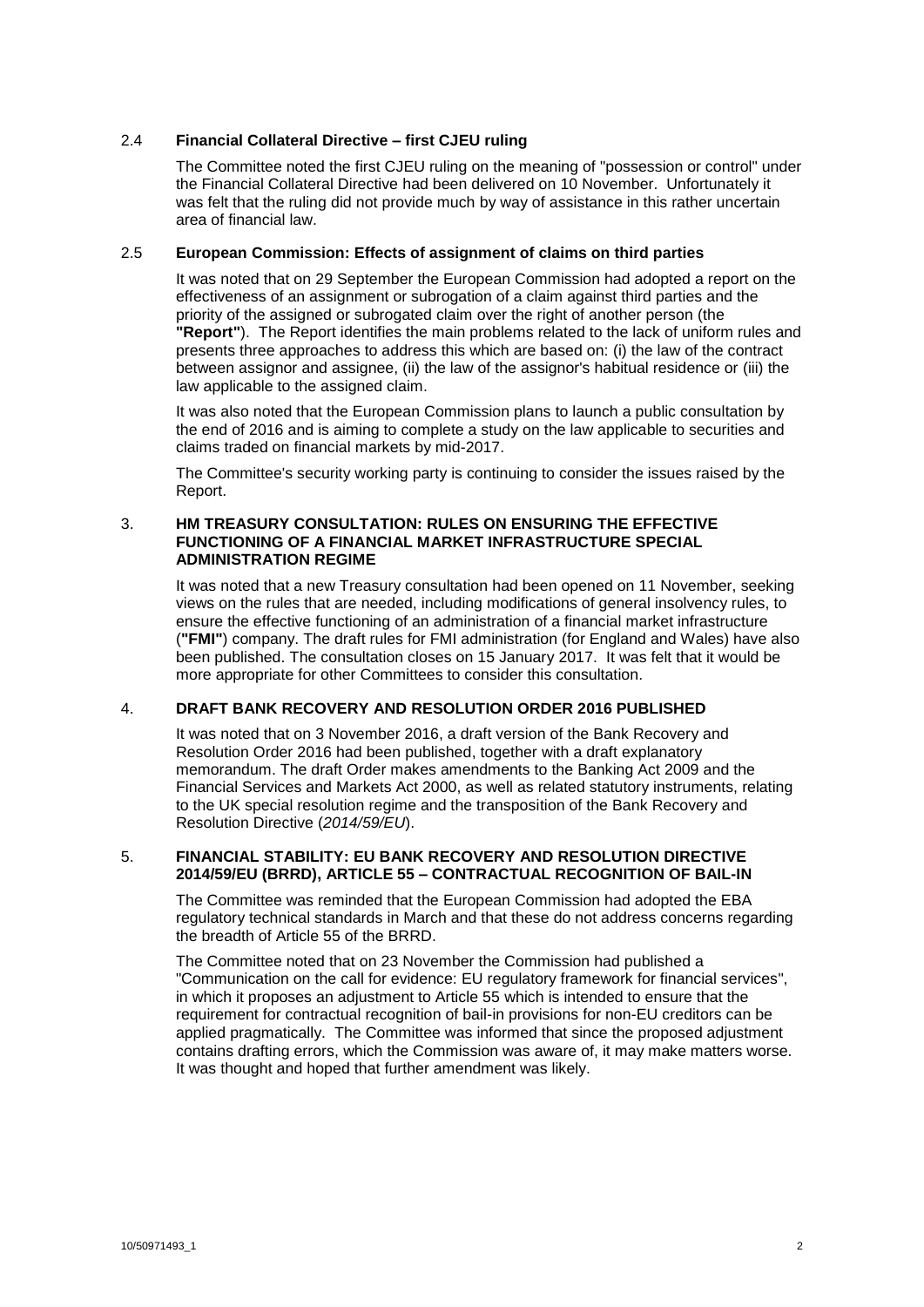#### 6. **FCA CONSULTATION PAPER CP16/31: INVESTMENT AND CORPORATE BANKING: PROHIBITION OF RESTRICTIVE CONTRACTUAL CLAUSES**

It was noted that the FCA report into investment and corporate banking had been issued in October, together with FCA consultation paper 16/31. The consultation paper proposes a ban on the use of restrictive contractual clauses in investment and corporate banking engagement letters and contracts where these clauses cover future corporate finance services carried out from an establishment in the UK, although there would be an exception for bridging loans.

The ban on restrictive clauses was discussed and it was decided not to respond to the consultation.

## 7. **INSOLVENCY (ALL)**

### 7.1 **European Commission Proposal for a Directive on Insolvency, Restructuring and Second Chance**

The Committee noted that on 22 November 2016, the European Commission had announced that, for the first time, it is proposing a set of European rules on business insolvency. (The rules will not apply to financial institutions.)

Article 16, concerning protection for new and interim financing, was noted.

The security reform working party would review relevant aspects and consider matters further.

#### 7.2 **Insolvency Service Review on Corporate Insolvency Framework (25 May 2016)**

The Committee was reminded that it had responded to the Insolvency Service consultation on the Corporate Insolvency Framework in July, and that next steps were awaited.

## 8. **E-SIGNATURES**

The Committee was reminded that the guidance note on electronic signatures prepared by a joint working party of the Law Society, the Committee and the Company Law CLLS Committee, had been published at the end of July.

This should be kept under review in light of the work the Land Registry is doing regarding section 91 of the Land Registration Act 2002. The Chairman will liaise with the chair of the Joint Working Party.

# 9. **EUROPEAN ACCOUNT PRESERVATION ORDER**

The Committee was reminded that the Regulation establishing a European Account Preservation Order (EAPO) will come into force across EU member states on 18 January 2017, and that Denmark and the UK have opted out. The final version of the EAPO Regulation does not include financial instruments, but this will be revisited in the first evaluation report by the EU Commission due in 2022. The Committee would therefore keep a watching brief.

# 10. **CMA FORMAL CONSULTATION ON DRAFT RETAIL BANKING ORDER**

It was noted that the Competition and Markets Authority (**"CMA"**) envisages implementing a package of remedies to remedy or prevent findings of adverse effects on competition, namely: the draft Retail Banking Market Investigation Order 2017, undertakings to be entered into by Bacs Payment Schemes Limited; and recommendations to HM Treasury, the Department for Business, Energy and Industrial Strategy, and the FCA. It was further noted that representations must be made to the CMA by 23 December.